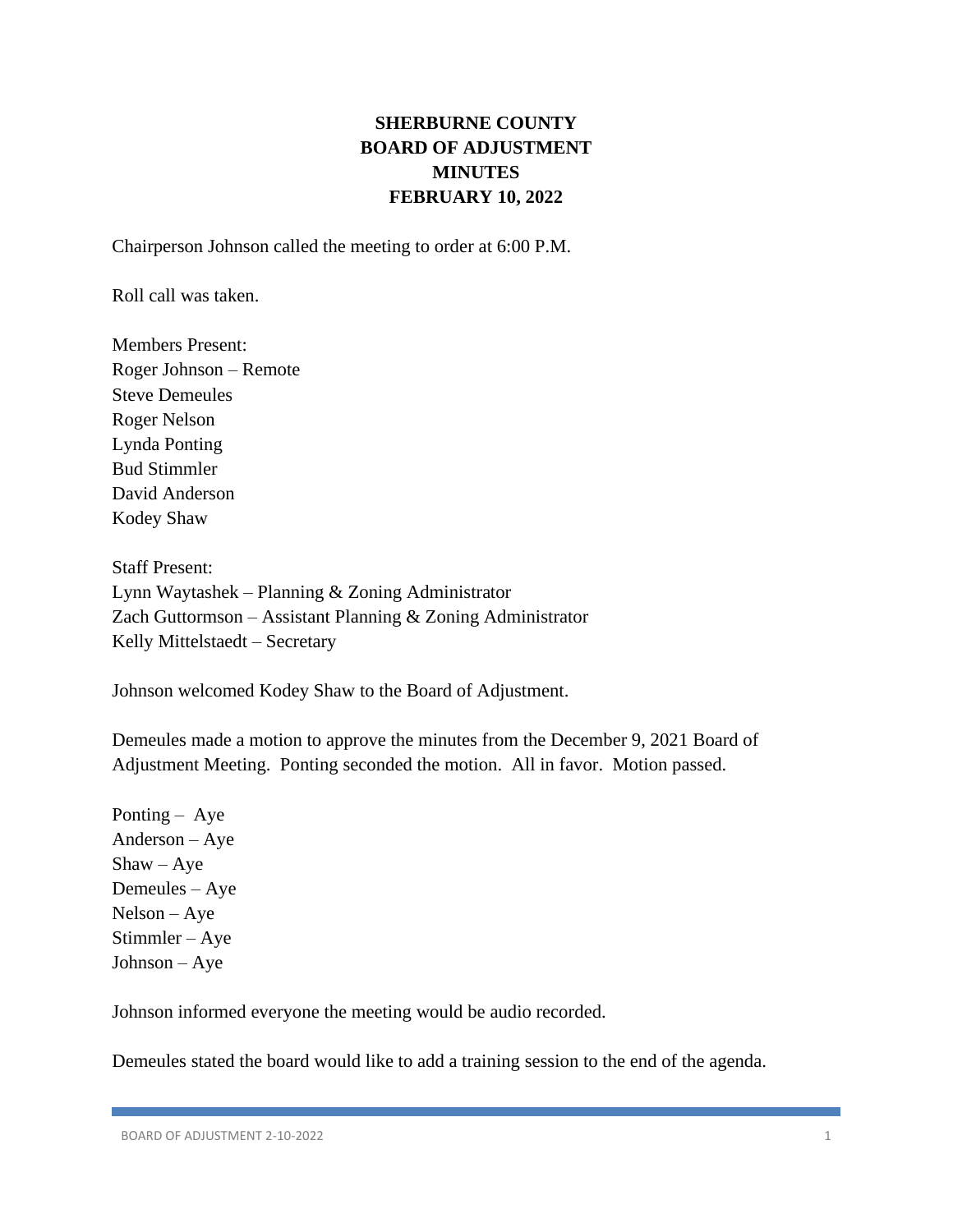Nelson made a motion to approve the evening's agenda with the addition of the training. Stimmler seconded the motion. All in favor. Motion passed.

Ponting – Aye Anderson – Aye  $Shaw - Aye$ Demeules – Aye Nelson – Aye Stimmler – Aye Johnson – Aye

# **ELECTION OF OFFICERS FOR 2022:**

Current officers are: Roger Johnson, Chairperson; Steve Demeules, Vice-Chair; Kelly Mittelstaedt, Secretary.

Nelson made a motion to keep all officers the same for 2022. Ponting seconded the motion. All in favor. Motion passed.

Officers for 2022 are: Roger Johnson, Chairperson; Steve Demeules, Vice-Chair; Kelly Mittelstaedt, Secretary.

Ponting – Aye Anderson – Aye  $Shaw - Aye$ Demeules – Aye Nelson – Aye Stimmler – Aye Johnson – Aye

**6:03 P.M. MARK & KIM KURTZ:** Requesting a 35' variance in setback from the right of way of 233rd Ave NW for an addition on existing house. Required setback from the right of way is 67'. Address: 18275 233rd Ave NW, Big Lake, Mn Legal: Registered Land Survey No. 42 Tract A Sec 32, Twp 34, Rge 27 0.5 Acres Orrock Township General Rural District and within the General Development Lakeshore District of Eagle Lake.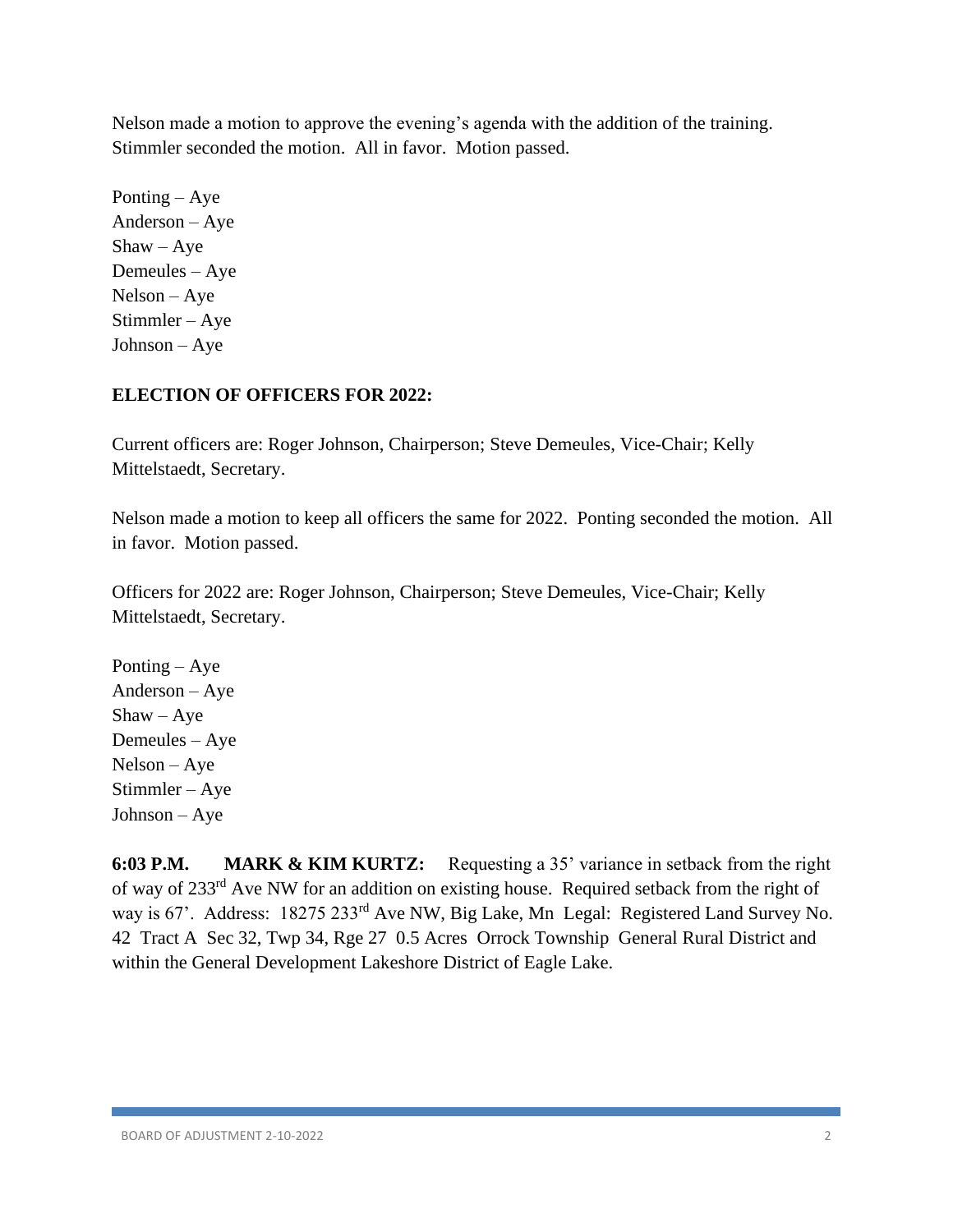**MARK & KIM KURTZ:** Requesting a 1' variance in setback from the side property line for an addition on existing house. Required setback from the side property line is 10'. Address: 18275 233rd Ave NW, Big Lake, Mn Legal: Registered Land Survey No. 42 Tract A Sec 32, Twp 34, Rge 27 0.5 Acres Orrock Township General Rural District and within the General Development Lakeshore District of Eagle Lake.

**MARK & KIM KURTZ:** Requesting an 8' variance in setback from the rear property line for an addition on existing house. Required setback from the rear property line is 25'. Address: 18275 233rd Ave NW, Big Lake, Mn Legal: Registered Land Survey No. 42 Tract A Sec 32, Twp 34, Rge 27 0.5 Acres Orrock Township General Rural District and within the General Development Lakeshore District of Eagle Lake.

Demeules read the variance requests.

Guttormson explained the property is on Eagle Lake which is a General Development Lake. Orrock Township recommended approval. The addition will be  $15'x20'$ . The majority of the project will be going over an existing deck. There will be 100 sq ft of additional impervious surface. The applicant is proposing to remove 50 sq ft of patio by the lake to get the impervious surface to 24.85%.

Teague Mitchell, 901 Xenia Ave S Apt #227, Golden Valley, Mn was present to discuss the variance requests. Mr. Mitchell is the applicant's son-in-law. Mark & Kim Kurtz are out of the Country.

Mr. Mitchell reiterated the total impervious surface was going to be under the required 25%. They will have gutters and downspouts. The majority of the project will be over the existing deck.

Nelson asked if there were previous variances on the property.

Waytashek said there have been other variances and additions to the house. They also did a registered land survey to combine lots.

Ponting asked what the previous variances were for.

Waytashek said it was an older home and the applicant took it down to the main structure and then put several additions on and a second story.

Johnson asked when the applicants planned to start construction.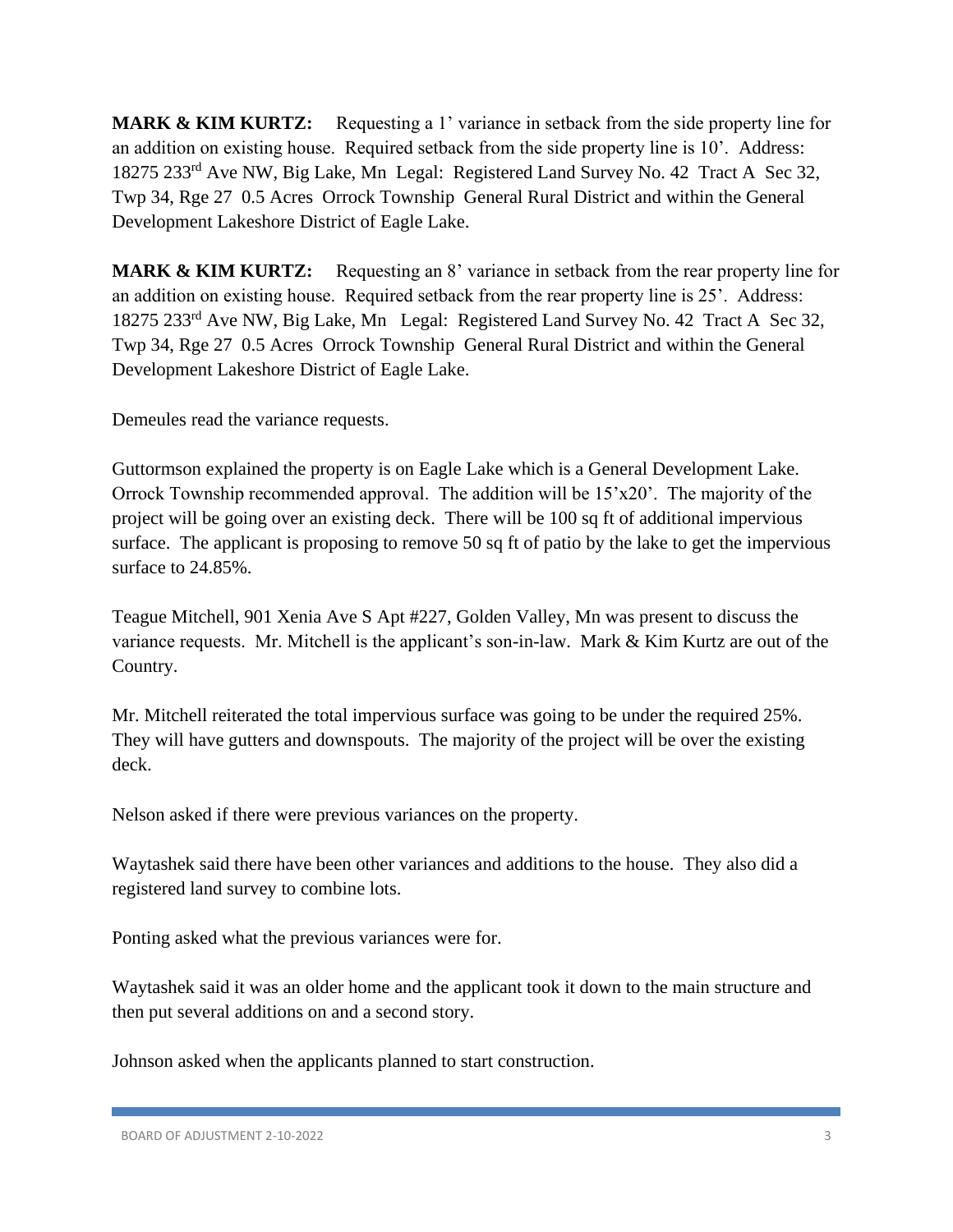Mr. Mitchell said they would like to start this spring/summer.

Johnson said they won't be able to remove the patio by the lake until the frost is out. Johnson wondered if they could remove the patio before a final inspection instead of before the permit can be issued.

Guttormson said generally staff likes to see the impervious removed before a permit is issued.

Ponting asked if there was a limit to how many variances a property can get.

Waytashek said they can legally apply as often and as many times as they like.

Waytashek said this property would need an impervious surface variance before they could do anything else to the property and that is a hard variance to get.

Demeules asked if anyone in the audience had any comments or questions. No one did. Nelson motioned and Ponting seconded the motion to close the public hearing.

Ponting – Aye Anderson – Aye Shaw – Aye Demeules – Aye Nelson – Aye Stimmler – Aye Johnson – Aye

Stimmler motioned and Ponting seconded the motion to approve the 35' variance in setback from the right of way of  $233<sup>rd</sup>$  Ave NW for an addition on existing house with the following conditions and "Findings of Fact":

# **Conditions:**

- 1. Prior to construction, a building permit must be obtained from the County.
- 2. A shoreland alteration permit must be obtained prior to the issuance of a building permit.
- 3. Prior to the issuance of a building permit, the 50 sq. ft. of patio down by the lake must be removed. The ground underneath must be tilled, black dirt added, and seeded or sodded.
- 4. Gutters and downspouts must be installed on the addition by September 1, 2022.
- 5. No additional impervious may be added to the property besides the 100 sq. ft. associated with the proposed addition. Impervious surface coverage on the property cannot exceed 25%.
- 6. The variance is only valid if acted upon by the applicant within one (1) year of approval.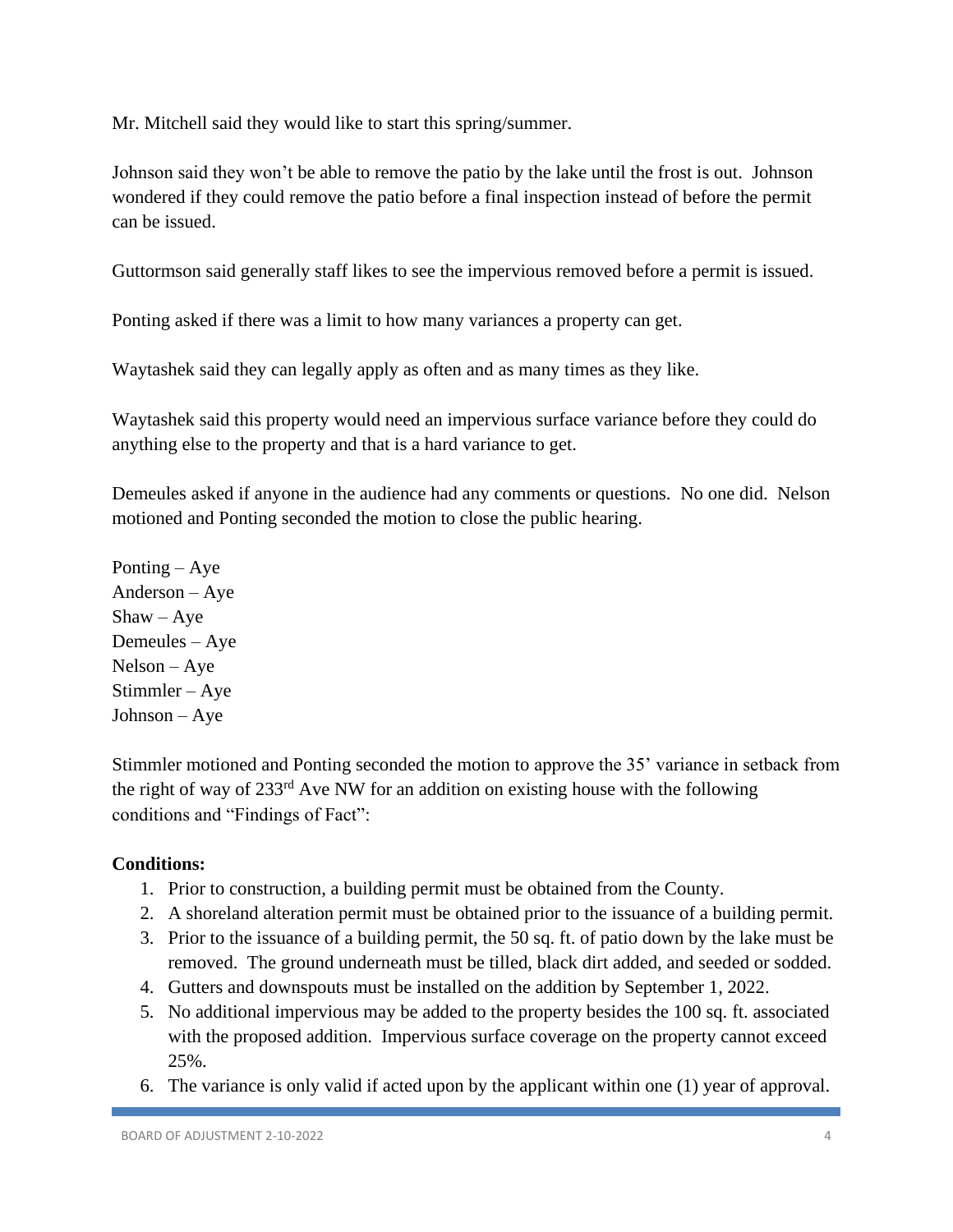#### **Findings of Fact:**

- 1. Granting the variance will not be in conflict with the comprehensive plan. Yes  $(X)$  No  $( )$ It's building an addition to an existing house.
- 2. Exceptional or extraordinary circumstances apply to the property which do not apply generally to other properties in the same district, and result from lot size or shape, topography, or other circumstances over which the owners of property since enactment of the relevant Ordinance have had no control. Yes  $(X)$  No  $($  ) The owners of the property have no control over this or the circumstances.
- 3. The literal interpretation of the provisions of this Ordinance would deprive the applicant of rights commonly enjoyed by other properties in the same district under the terms of this Ordinance. Yes  $(X)$  No  $($ ) They are just adding onto an existing house so it's there right to do that.
- 4. The exceptional or extraordinary circumstances do not result from the actions of the current or previous owner(s) under the current Ordinance or State Law. Yes (X) No ( ) The circumstances are not a result from the current owner's action.
- 5. The variance requested is the minimum variance which would alleviate the practical difficulty. Yes  $(X)$  No  $( )$  It is the minimum variance possible.
- 6. The variance, if granted, will not alter the essential character of the locality and there would be no significant effect on the surrounding properties. Yes  $(X)$  No  $( )$  There will be no significant effect. They are just adding an addition to an existing house.
- 7. Adequate sewage treatment systems can be provided if the variance is granted. Yes  $(X)$ No ( ) The septic has been inspected and is compliant.
- 8. Granting the variance will not result in the parking or loading of vehicles on public streets in such a manner as to interfere with the free flow of traffic of the streets because the driveway is inadequate length or width. Yes  $(X)$  No () There will be no interfering with the free flow of traffic on any streets near this.
- 9. If a shoreland variance, it will not be a greater height or lesser shoreline setback than what is typical for the area immediately surrounding the development site. Yes (X) No ( ) It will be not a greater height or lesser shoreline.
- 10. The variance will not increase loss of sunlight, views or privacy of the neighboring properties of the residence were built according to the applicable regulation and height of structure. Yes  $(X)$  No  $( )$  There will be no loss of sunlight or views or privacy.
- 11. Economic considerations or circumstances shall not be considered so long as a reasonable use of the property exists under the terms of the Ordinance. Yes  $(X)$  No  $( )$  Economic considerations shall not be considered.

All in favor. Motion to approve passed.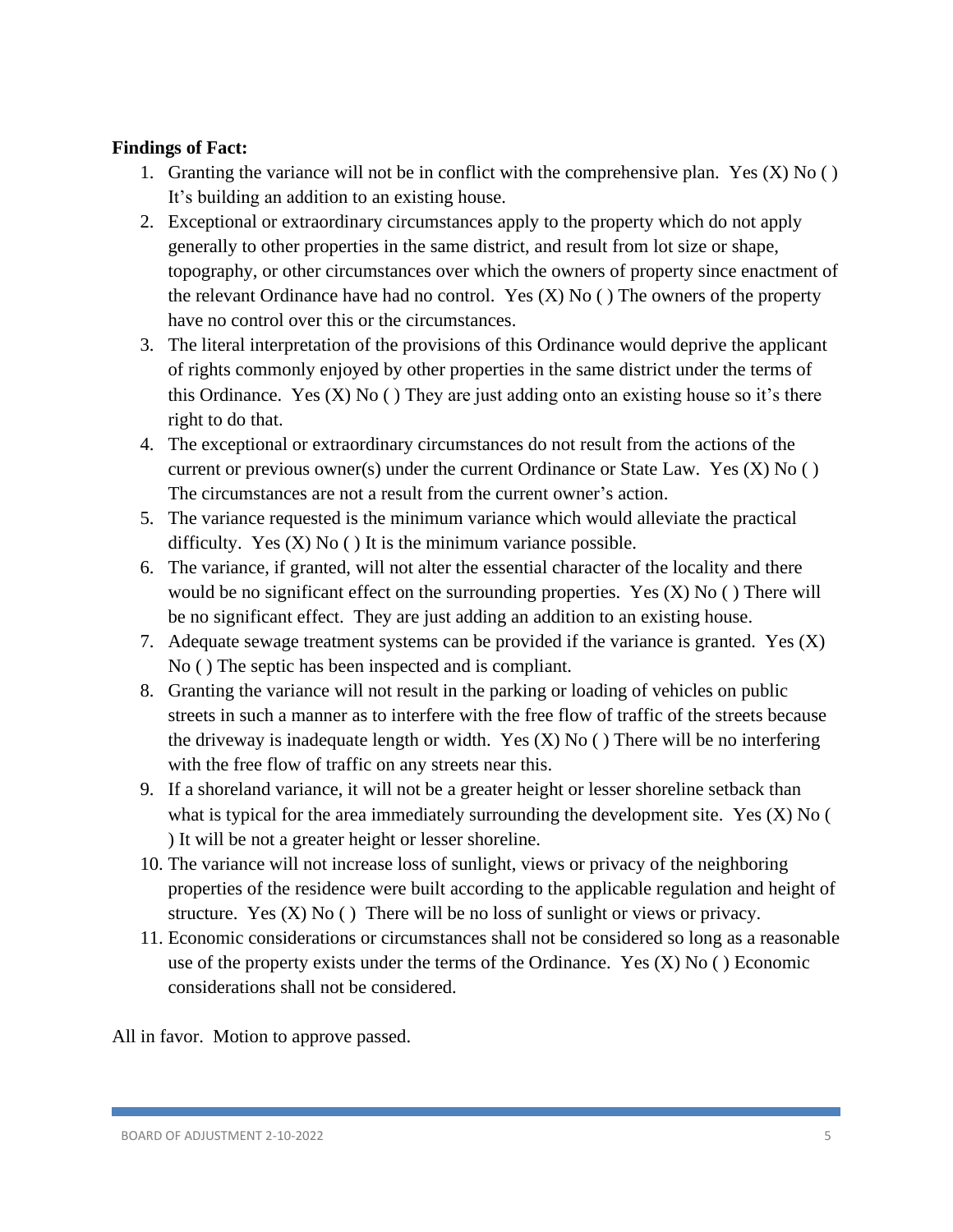Ponting – Aye Anderson – Aye  $Shaw - Aye$ Demeules – Aye Nelson – Aye Stimmler – Aye Johnson – Aye

Nelson motioned and Stimmler seconded the motion to approve the 1' variance in setback from the side property line for an addition on existing house with the following conditions and "Findings of Fact":

# **Conditions:**

- 1. Prior to construction, a building permit must be obtained from the County.
- 2. A shoreland alteration permit must be obtained prior to the issuance of a building permit.
- 3. Prior to the issuance of a building permit, the 50 sq. ft. of patio down by the lake must be removed. The ground underneath must be tilled, black dirt added, and seeded or sodded.
- 4. Gutters and downspouts must be installed on the addition by September 1, 2022.
- 5. No additional impervious may be added to the property besides the 100 sq. ft. associated with the proposal addition. Impervious surface coverage on the property cannot exceed 25%.
- 6. The variance is only valid if acted upon by the applicant within one (1) year of approval.

- 1. Granting the variance will not be in conflict with the comprehensive plan. Yes  $(X)$  No  $( )$ It's building an addition to an existing house.
- 2. Exceptional or extraordinary circumstances apply to the property which do not apply generally to other properties in the same district, and result from lot size or shape, topography, or other circumstances over which the owners of property since enactment of the relevant Ordinance have had no control. Yes  $(X)$  No  $($ ) The owners of the property have no control over this or the circumstances.
- 3. The literal interpretation of the provisions of this Ordinance would deprive the applicant of rights commonly enjoyed by other properties in the same district under the terms of this Ordinance. Yes  $(X)$  No  $($ ) They are just adding onto an existing house so it's there right to do that.
- 4. The exceptional or extraordinary circumstances do not result from the actions of the current or previous owner(s) under the current Ordinance or State Law. Yes  $(X)$  No  $( )$ The circumstances are not a result from the current owner's action.
- 5. The variance requested is the minimum variance which would alleviate the practical difficulty. Yes  $(X)$  No  $( )$  It is the minimum variance possible.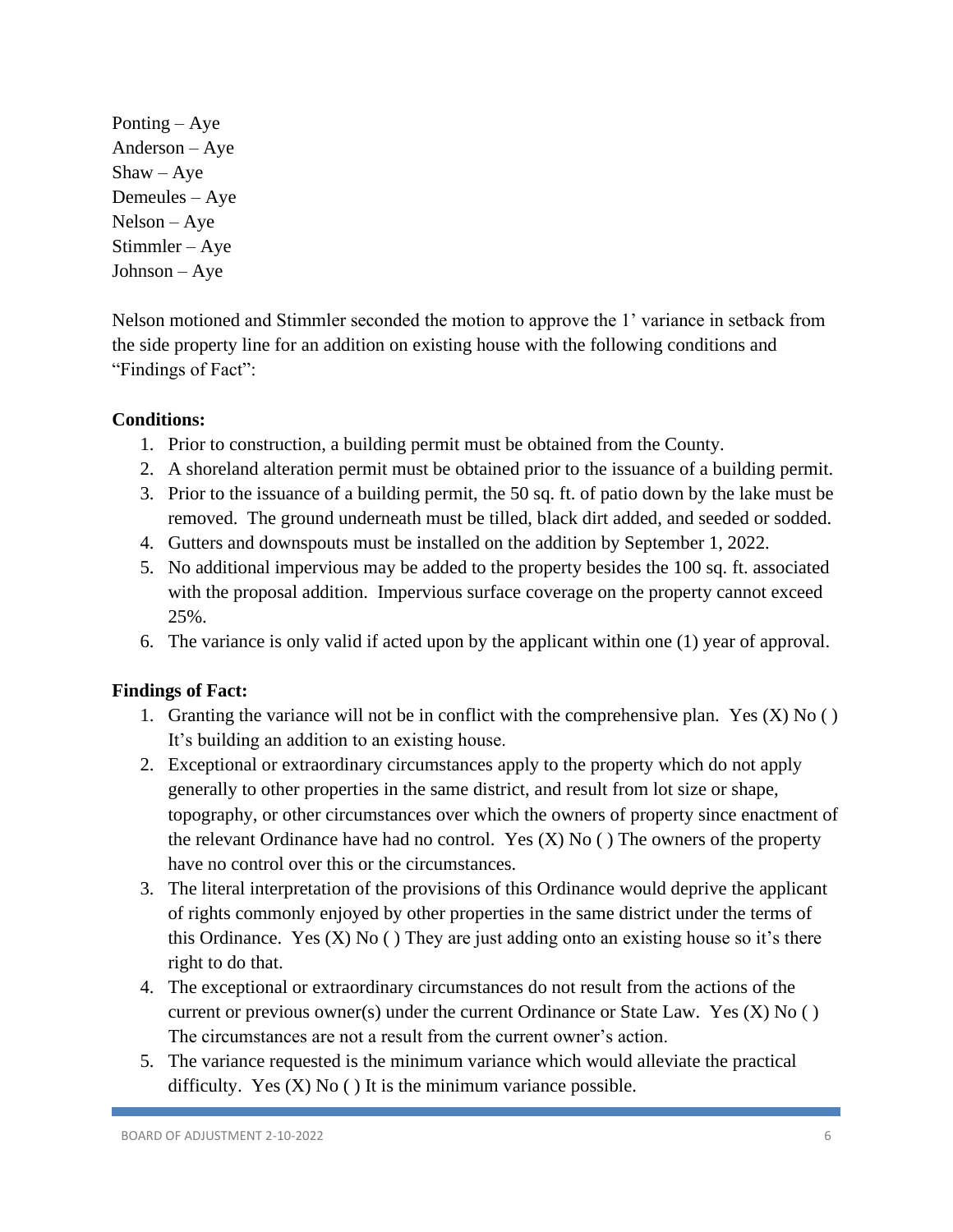- 6. The variance, if granted, will not alter the essential character of the locality and there would be no significant effect on the surrounding properties. Yes  $(X)$  No  $( )$  There will be no significant effect. They are just adding an addition to an existing house.
- 7. Adequate sewage treatment systems can be provided if the variance is granted. Yes  $(X)$ No ( ) The septic has been inspected and is compliant.
- 8. Granting the variance will not result in the parking or loading of vehicles on public streets in such a manner as to interfere with the free flow of traffic of the streets because the driveway is inadequate length or width. Yes  $(X)$  No () There will be no interfering with the free flow of traffic on any streets near this.
- 9. If a shoreland variance, it will not be a greater height or lesser shoreline setback than what is typical for the area immediately surrounding the development site. Yes (X) No ( ) It will be not a greater height or lesser shoreline.
- 10. The variance will not increase loss of sunlight, views or privacy of the neighboring properties of the residence were built according to the applicable regulation and height of structure. Yes  $(X)$  No  $( )$  There will be no loss of sunlight or views or privacy.
- 11. Economic considerations or circumstances shall not be considered so long as a reasonable use of the property exists under the terms of the Ordinance. Yes  $(X)$  No () Economic considerations shall not be considered.

All in favor. Motion to approve passed.

Ponting – Aye Anderson – Aye  $Shaw - Aye$ Demeules – Aye Nelson – Aye Stimmler – Aye Johnson – Aye

Nelson motioned and Ponting seconded the motion to approve the 8' variance in setback from the rear property line for an addition on existing house with the following conditions and "Findings of Fact":

# **Conditions:**

- 1. Prior to construction, a building permit must be obtained from the County.
- 2. A shoreland alteration permit must be obtained prior to the issuance of a building permit.
- 3. Prior to the issuance of a building permit, the 50 sq. ft. of patio down by the lake must be removed. The ground underneath must be tilled, black dirt added, and seeded or sodded.
- 4. Gutters and downspouts must be installed on the addition by September 1, 2022.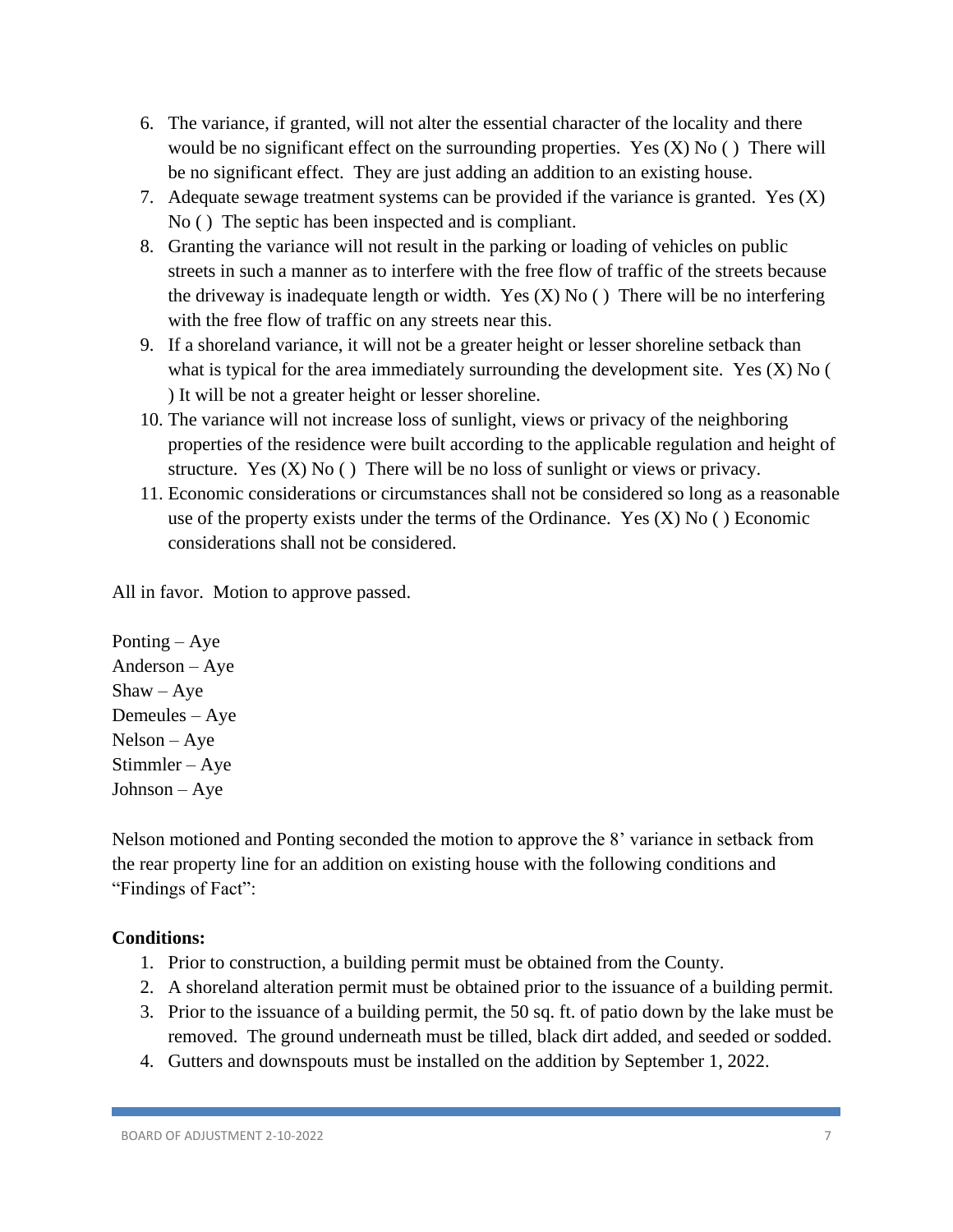- 5. No additional impervious may be added to the property besides the 100 sq. ft. associated with the proposed addition. Impervious surface coverage on the property cannot exceed 25%.
- 6. The variance is only valid if acted upon by the applicant within one (1) year of approval.

- 1. Granting the variance will not be in conflict with the comprehensive plan. Yes  $(X)$  No  $( )$ It's building an addition to an existing house.
- 2. Exceptional or extraordinary circumstances apply to the property which do not apply generally to other properties in the same district, and result from lot size or shape, topography, or other circumstances over which the owners of property since enactment of the relevant Ordinance have had no control. Yes  $(X)$  No  $($ ) The owners of the property have no control over this or the circumstances.
- 3. The literal interpretation of the provisions of this Ordinance would deprive the applicant of rights commonly enjoyed by other properties in the same district under the terms of this Ordinance. Yes  $(X)$  No  $($ ) They are just adding onto an existing house so it's there right to do that.
- 4. The exceptional or extraordinary circumstances do not result from the actions of the current or previous owner(s) under the current Ordinance or State Law. Yes  $(X)$  No  $( )$ The circumstances are not a result from the current owner's action.
- 5. The variance requested is the minimum variance which would alleviate the practical difficulty. Yes  $(X)$  No  $( )$  It is the minimum variance possible.
- 6. The variance, if granted, will not alter the essential character of the locality and there would be no significant effect on the surrounding properties. Yes (X) No ( ) There will be no significant effect. They are just adding an addition to an existing house.
- 7. Adequate sewage treatment systems can be provided if the variance is granted. Yes (X) No ( ) The septic has been inspected and is compliant.
- 8. Granting the variance will not result in the parking or loading of vehicles on public streets in such a manner as to interfere with the free flow of traffic of the streets because the driveway is inadequate length or width. Yes  $(X)$  No  $($  ) There will be no interfering with the free flow of traffic on any streets near this.
- 9. If a shoreland variance, it will not be a greater height or lesser shoreline setback than what is typical for the area immediately surrounding the development site. Yes (X) No ( ) It will be not a greater height or lesser shoreline.
- 10. The variance will not increase loss of sunlight, views or privacy of the neighboring properties of the residence were built according to the applicable regulation and height of structure. Yes  $(X)$  No  $( )$  There will be no loss of sunlight or views or privacy.
- 11. Economic considerations or circumstances shall not be considered so long as a reasonable use of the property exists under the terms of the Ordinance. Yes  $(X)$  No  $( )$  Economic considerations shall not be considered.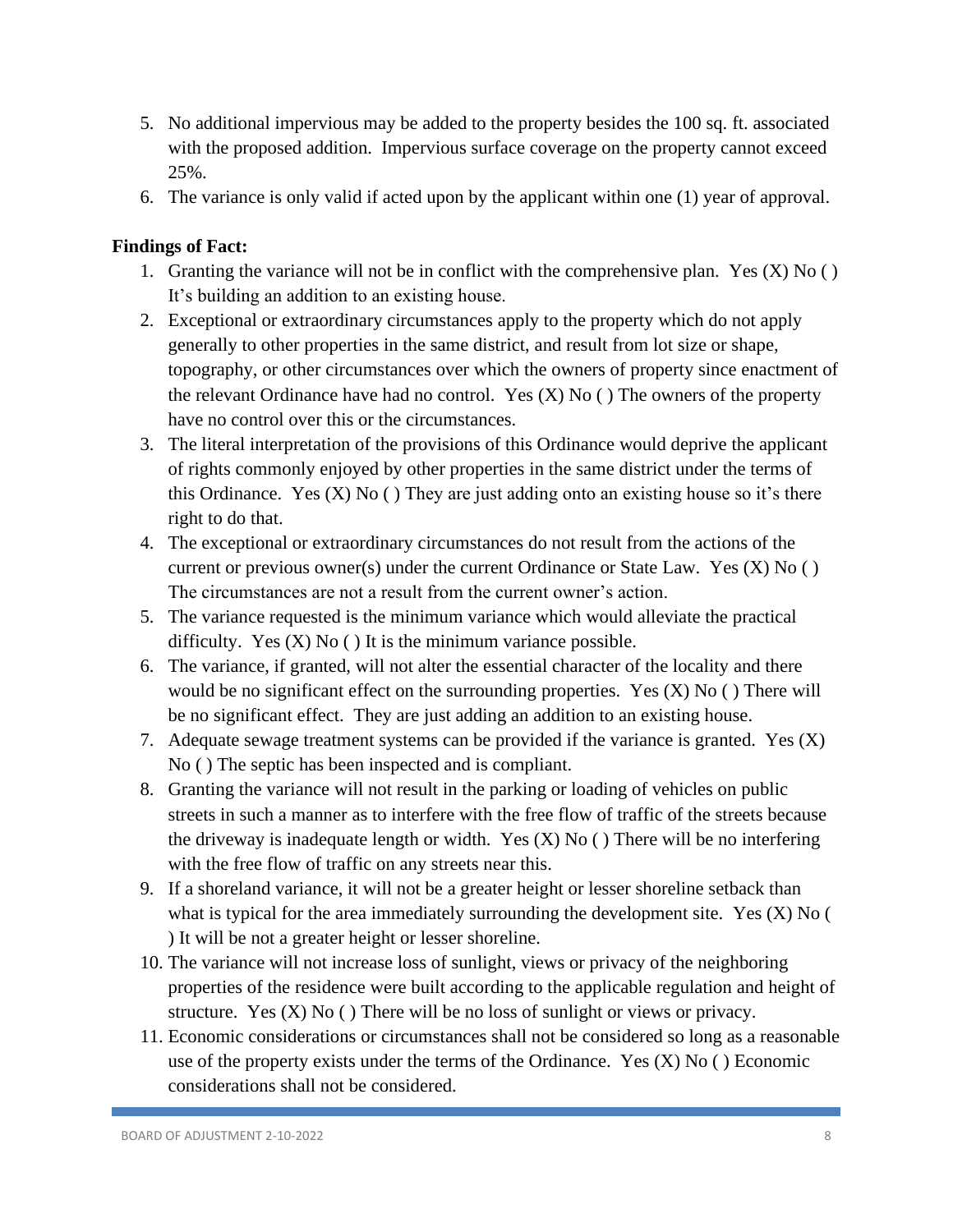All in favor. Motion to approve passed.

Ponting – Aye Anderson – Aye  $Shaw - Aye$ Demeules – Aye Nelson – Aye Stimmler – Aye Johnson – Aye

**6:20 P.M. ORROCK TOWNSHIP:** Requesting a 60' variance in setback from the North property line for an addition on existing town hall. Required setback from the North property line is 100'. Address: 26401 180<sup>th</sup> St NW, Big Lake, Mn Legal: Exempt N 363' of W 198' of S 718.5' . . . (full legal on file) Sec 8, Twp 34, Rge 27 1.66 Acres Orrock Township General Rural District.

**ORROCK TOWNSHIP:** Requesting a 40' variance in setback from the centerline of 180<sup>th</sup> St NW for an addition on existing town hall. Required setback from the centerline is 100'. Address: 26401 180<sup>th</sup> St NW, Big Lake, Mn Legal: Exempt N 363' of W 198' of S 718.5' ... (full legal on file) Sec 8, Twp 34, Rge 27 1.66 Acres Orrock Township General Rural District.

**ORROCK TOWNSHIP:** Requesting a 20' variance in setback from the East property line for an addition on existing town hall building. Required setback from the East property line is 100'. Address: 26401 180th St NW, Big Lake, Mn Legal: Exempt N 363' of W 198' of S 718.5' . . . (full legal on file) Sec 8, Twp 34, Rge 27 1.66 Acres Orrock Township General Rural District.

Demeules read the variance requests.

Guttormson explained the property is surrounded by the Sherburne National Wildlife Refuge which has a 100' structure setback. They commented that since the township already has buildings within the setback requirement they have no issues with the request. The addition will be 32'x42'. They have applied for a conditional use permit for a Permanent Government Structure. The existing septic tank is non-compliant and will need to be upgraded.

Bryan Adams. 23250 182nd St NW, Big Lake, Mn was present.

Mr. Adams said due to the growth of the community they needed to add onto the township hall. They need a bigger space for meetings and voting. The building was originally built in the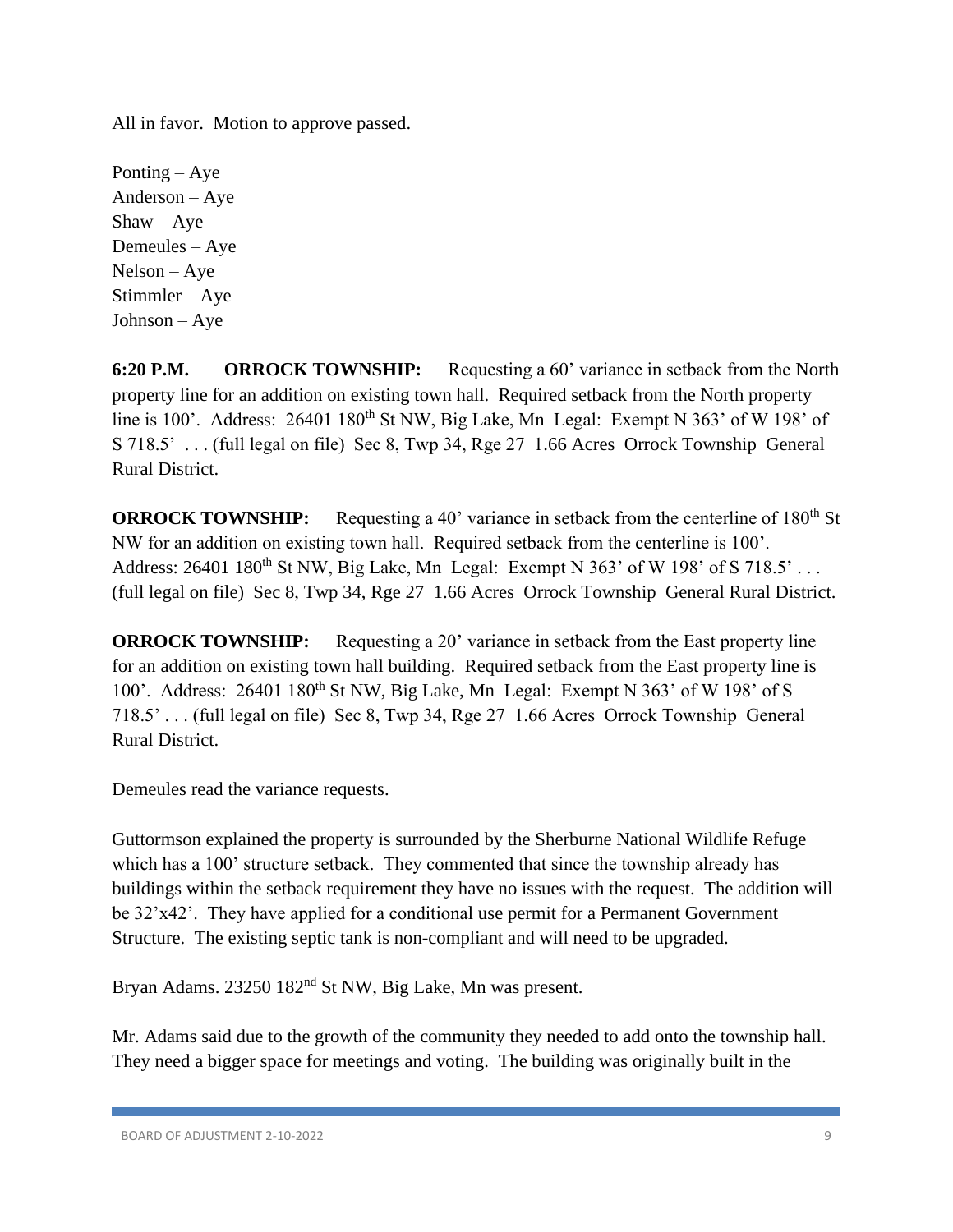1880's and was a school. Orrock Township purchased the building in 1951. They have added several additions to the building. They are waiting until spring to get the septic tanks replaced.

Nelson asked where the septic tanks would be located on the property.

Mr. Adams said they would be going in the same location as the current one.

Nelson asked if the parking lot would be expanded.

Mr. Adams said it would be.

Johnson asked if the drainfield needed to be increased since the building was increasing in size.

Mr. Adams said the current building has 2 bathrooms and they are not adding anymore. The septic designer knew how many bathrooms the building would have when he sized the tanks.

Guttormson said the septic designer would have determined the design flow when the compliance inspection was done. He would have determined the drainfield was sufficiently sized for the proposed expansion.

Demeules asked if anyone in the audience had any comments or questions. No one did. Nelson motioned and Stimmler seconded the motion to close the public hearing.

Ponting – Aye Anderson – Aye  $Shaw - Aye$ Demeules – Aye Nelson – Aye Stimmler – Aye Johnson – Aye

Nelson motioned and Anderson seconded the motion to approve the 60' variance in setback from the North property line for an addition on existing town hall with the following conditions and "Findings of Fact":

# **Conditions:**

- 1. Prior to the issuance of a building permit, a Conditional Use Permit (CUP) for a Permanent Government Structure must be obtained.
- 2. Prior to the issuance of a building permit, our building official will require engineered building plans, architectural plans with dimensions showing all life/safety items and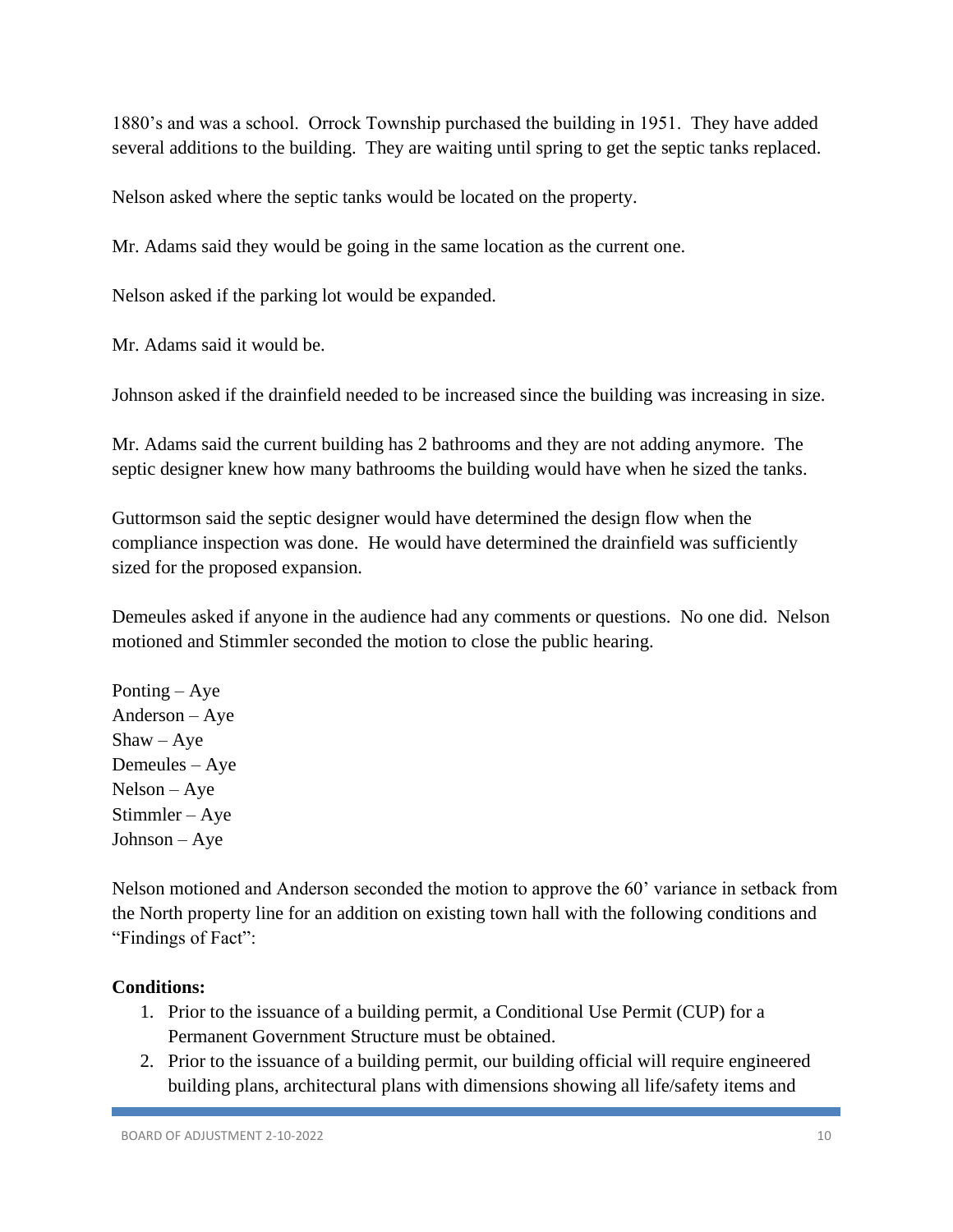accessibility requirements, a code analysis of the entire structure from an architect that details maximum occupancy, and a civil engineered plan of the site.

- 3. Prior to construction, a building permit must be obtained from the County.
- 4. At the time of issuance of a building permit, a septic system permit must also be obtained from the County.
- 5. The variance is only valid if acted upon by the applicant within one (1) year of approval.

- 1. Granting the variance will not be in conflict with the comprehensive plan. Yes  $(X)$  No  $( )$ It's in a rural area with very few houses around it – none in fact.
- 2. Exceptional or extraordinary circumstances apply to the property which do not apply generally to other properties in the same district, and result from lot size or shape, topography, or other circumstances over which the owners of property since enactment of the relevant Ordinance have had no control. Yes  $(X)$  No  $( )$  It's an older building that's been remodeled and an extremely small lot. It's surrounded by the Sherburne National Wildlife Refuge on three sides.
- 3. The literal interpretation of the provisions of this Ordinance would deprive the applicant of rights commonly enjoyed by other properties in the same district under the terms of this Ordinance. Yes (X) No ( ) Because of the pandemic they need more room for voting and other duties.
- 4. The exceptional or extraordinary circumstances do not result from the actions of the current or previous owner(s) under the current Ordinance or State Law. Yes  $(X)$  No  $( )$ The lot has been there for many many years.
- 5. The variance requested is the minimum variance which would alleviate the practical difficulty. Yes  $(X)$  No  $( )$  Older parts of the building are actually closer to the lines than the new addition.
- 6. The variance, if granted, will not alter the essential character of the locality and there would be no significant effect on the surrounding properties. Yes  $(X)$  No  $( )$  It's surrounded by the refuge and there's nobody close by.
- 7. Adequate sewage treatment systems can be provided if the variance is granted. Yes  $(X)$ No ( ) The new septic is one of the conditions.
- 8. Granting the variance will not result in the parking or loading of vehicles on public streets in such a manner as to interfere with the free flow of traffic of the streets because the driveway is inadequate length or width. Yes  $(X)$  No () They have a parking lot now and they are going to expand that.
- 9. If a shoreland variance, it will not be a greater height or lesser shoreline setback than what is typical for the area immediately surrounding the development site. Yes () No () N/A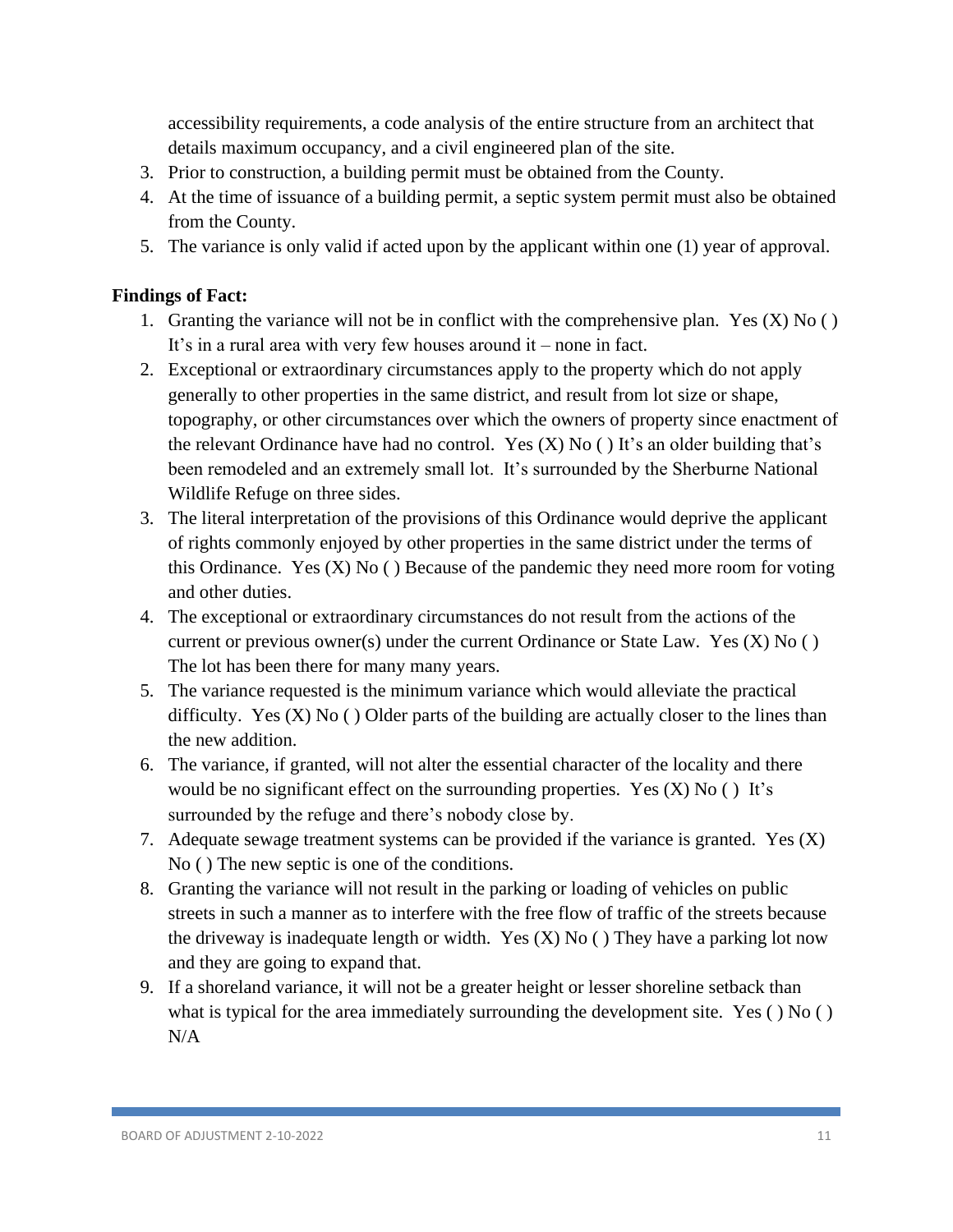- 10. The variance will not increase loss of sunlight, views or privacy of the neighboring properties of the residence were built according to the applicable regulation and height of structure. Yes  $(X)$  No  $( )$  It's right out in a bare parking lot now.
- 11. Economic considerations or circumstances shall not be considered so long as a reasonable use of the property exists under the terms of the Ordinance. Yes  $(X)$  No  $( )$  It's a reasonable use to expand a commercial building.

All in favor. Motion to approve passed.

Ponting – Aye Anderson – Aye  $Shaw - Aye$ Demeules – Aye Nelson – Aye Stimmler – Aye Johnson – Aye

Nelson motioned and Anderson seconded to approve the 40' variance in setback from the centerline of 180<sup>th</sup> St NW for an addition on existing town hall with the following conditions and "Findings of Fact":

# **Conditions:**

- 1. Prior to the issuance of a building permit, a Conditional Use Permit (CUP) for a Permanent Government Structure must be obtained.
- 2. Prior to the issuance of a building permit, our building official will require engineered building plans, architectural plans with dimensions showing all life/safety items and accessibility requirements, a code analysis of the entire structure from an architect that details maximum occupancy, and a civil engineered plan of the site.
- 3. Prior to construction, a building permit must be obtained from the County.
- 4. At the time of issuance of a building permit, a septic system permit must also be obtained from the County.
- 5. The variance is only valid if acted upon by the applicant within one (1) year of approval.

- 1. Granting the variance will not be in conflict with the comprehensive plan. Yes  $(X)$  No  $( )$ It's in a rural area with very few houses around it – none in fact.
- 2. Exceptional or extraordinary circumstances apply to the property which do not apply generally to other properties in the same district, and result from lot size or shape, topography, or other circumstances over which the owners of property since enactment of the relevant Ordinance have had no control. Yes  $(X)$  No  $( )$  It's an older building that's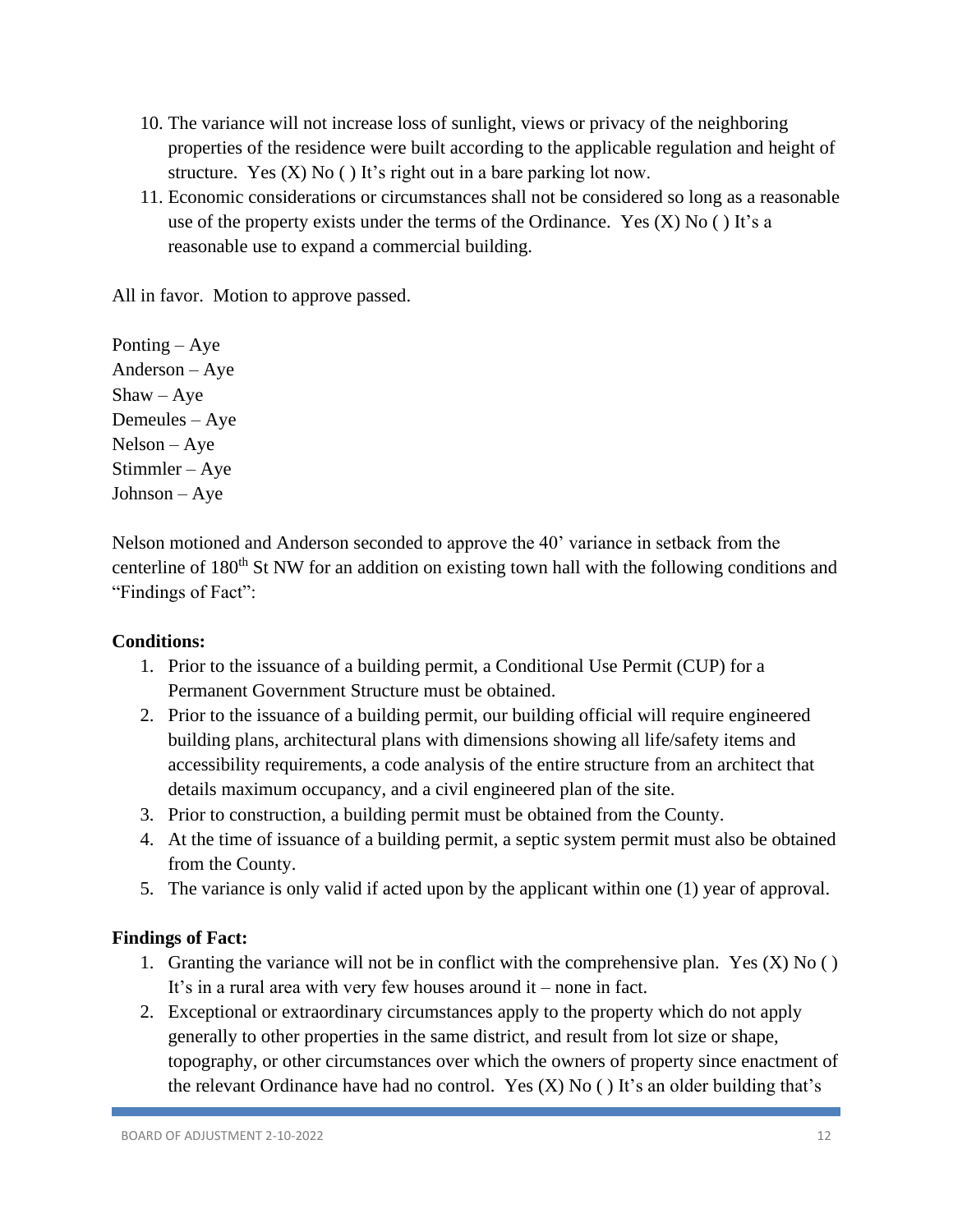been remodeled and an extremely small lot. It's surrounded by the Sherburne National Wildlife Refuge on three sides.

- 3. The literal interpretation of the provisions of this Ordinance would deprive the applicant of rights commonly enjoyed by other properties in the same district under the terms of this Ordinance. Yes (X) No ( ) Because of the pandemic they need more room for voting and other duties.
- 4. The exceptional or extraordinary circumstances do not result from the actions of the current or previous owner(s) under the current Ordinance or State Law. Yes (X) No ( ) The lot has been there for many many years.
- 5. The variance requested is the minimum variance which would alleviate the practical difficulty. Yes  $(X)$  No  $( )$  Older parts of the building are actually closer to the lines than the new addition.
- 6. The variance, if granted, will not alter the essential character of the locality and there would be no significant effect on the surrounding properties. Yes (X) No ( ) It's surrounded by the refuge and there's nobody close by.
- 7. Adequate sewage treatment systems can be provided if the variance is granted. Yes  $(X)$ No ( ) The new septic is one of the conditions.
- 8. Granting the variance will not result in the parking or loading of vehicles on public streets in such a manner as to interfere with the free flow of traffic of the streets because the driveway is inadequate length or width. Yes  $(X)$  No () They have a parking lot now and they are going to expand that.
- 9. If a shoreland variance, it will not be a greater height or lesser shoreline setback than what is typical for the area immediately surrounding the development site. Yes () No () N/A
- 10. The variance will not increase loss of sunlight, views or privacy of the neighboring properties of the residence were built according to the applicable regulation and height of structure. Yes  $(X)$  No  $( )$  It's right out in a bare parking lot now.
- 11. Economic considerations or circumstances shall not be considered so long as a reasonable use of the property exists under the terms of the Ordinance. Yes  $(X)$  No  $( )$  It's a reasonable use to expand a commercial building.

All in favor. Motion to approve passed.

Ponting – Aye Anderson – Aye  $Shaw - Aye$ Demeules – Aye Nelson – Aye Stimmler – Aye Johnson – Aye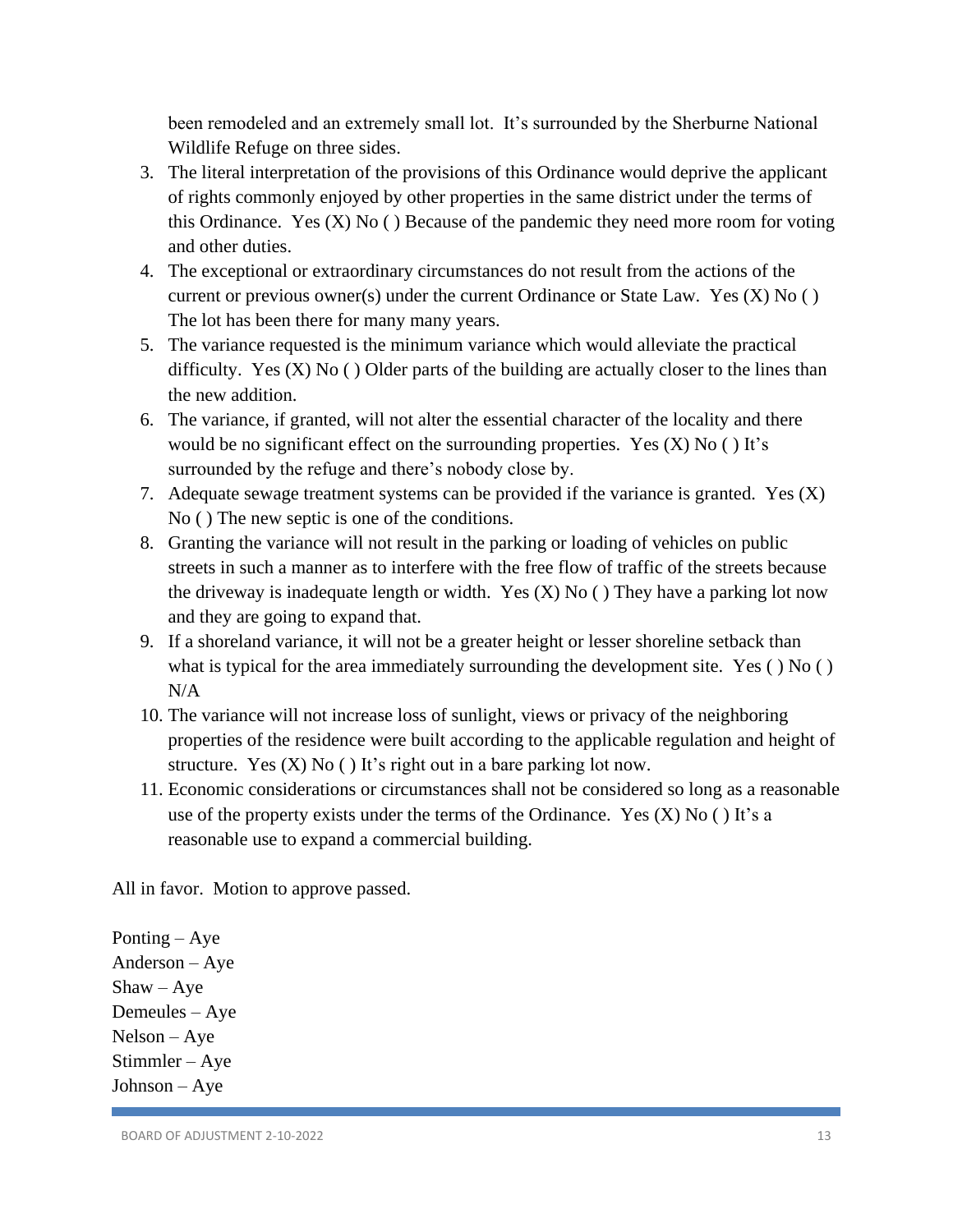Nelson motioned and Anderson seconded the motion to approve the 20' variance in setback from the East property line for an addition on existing town hall with the following conditions and "Findings of Fact":

# **Conditions:**

- 1. Prior to the issuance of a building permit, a Conditional Use Permit (CUP) for a Permanent Government Structure must be obtained.
- 2. Prior to the issuance of a building permit, our building official will require engineered building plans, architectural plans with dimensions showing all life/safety items and accessibility requirements, a code analysis of the entire structure from an architect that details maximum occupancy, and a civil engineered plan of the site.
- 3. Prior to construction, a building permit must be obtained from the County.
- 4. At the time of issuance of a building permit, a septic system permit must also be obtained from the County.
- 5. The variance is only valid if acted upon by the applicant within one (1) year of approval.

- 1. Granting the variance will not be in conflict with the comprehensive plan. Yes  $(X)$  No  $( )$ It's in a rural area with very few houses around it – none in fact.
- 2. Exceptional or extraordinary circumstances apply to the property which do not apply generally to other properties in the same district, and result from lot size or shape, topography, or other circumstances over which the owners of property since enactment of the relevant Ordinance have had no control. Yes  $(X)$  No  $( )$  It's an older building that's been remodeled and an extremely small lot. It's surrounded by the Sherburne National Wildlife Refuge on three sides.
- 3. The literal interpretation of the provisions of this Ordinance have had no control. Yes (X) No ( ) Because of the pandemic they need more room for voting and other duties.
- 4. The exceptional or extraordinary circumstances do not result from the actions of the current or previous owner(s) under the current Ordinance or State Law. Yes (X) No ( ) The lot has been there for many many years.
- 5. The variance requested is the minimum variance which would alleviate the practical difficulty. Yes  $(X)$  No  $( )$  Older parts of the building are actually closer to the lines than the new addition.
- 6. The variance, if granted, will not alter the essential character of the locality and there would be no significant effect on the surrounding properties. Yes  $(X)$  No  $( )$  It's surrounded by the refuge and there's nobody close by.
- 7. Adequate sewage treatment systems can be provided if the variance is granted. Yes  $(X)$ No ( ) The new septic is one of the conditions.
- 8. Granting the variance will not result in the parking or loading of vehicles on public streets in such a manner as to interfere with the free flow of traffic of the streets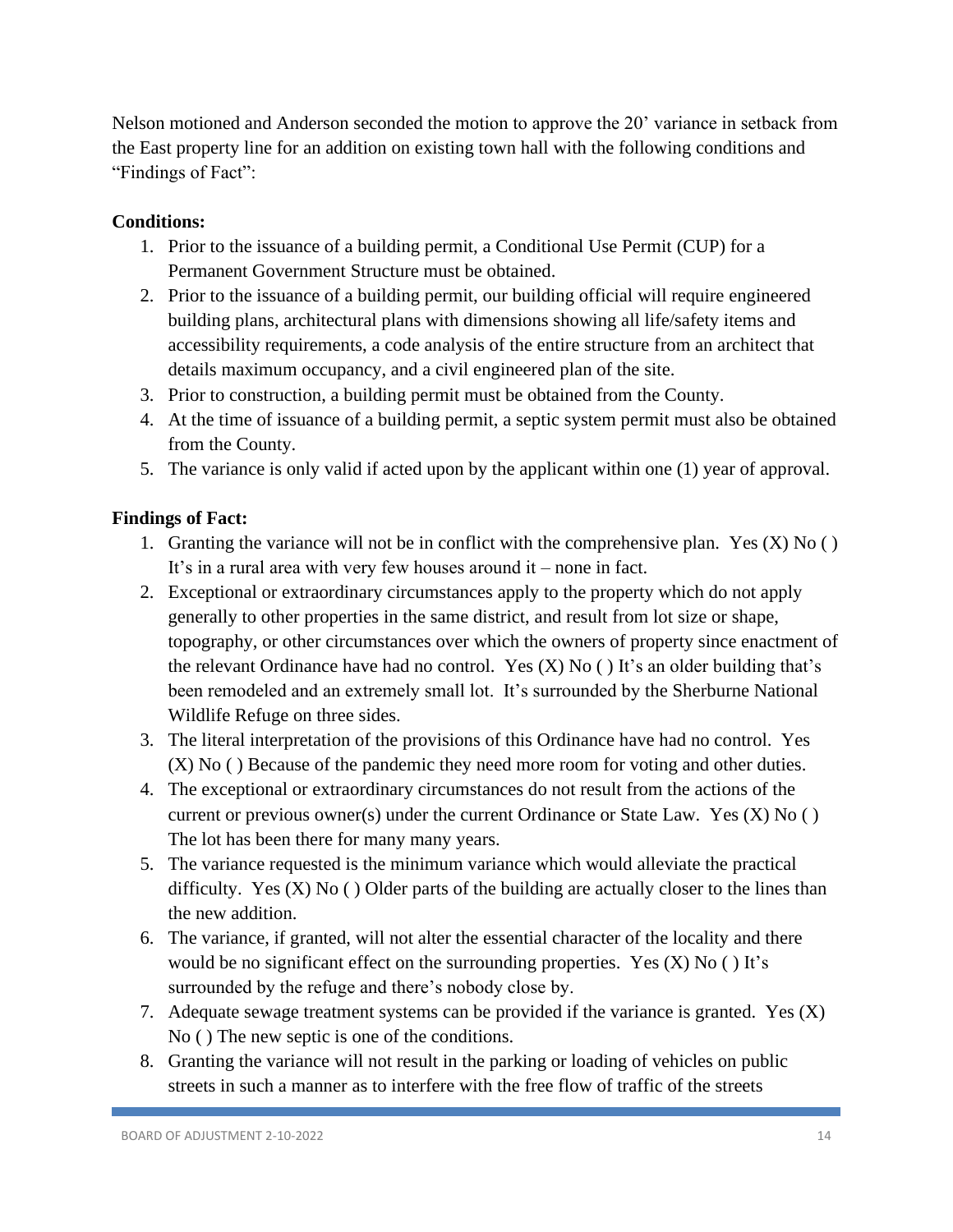because the driveway is inadequate length or width. Yes  $(X)$  No  $($   $)$  They have a parking lot now and they are going to expand that.

- 9. If a shoreland variance, it will not be a greater height or lesser shoreline setback than what is typical for the area immediately surrounding the development site. Yes () No () N/A
- 10. The variance will not increase loss of sunlight, views or privacy of the neighboring properties of the residence were built according to the applicable regulation and height of structure. Yes  $(X)$  No  $( )$  It's right out in a bare parking lot now.
- 11. Economic considerations or circumstances shall not be considered so long as a reasonable use of the property exists under the terms of the Ordinance. Yes  $(X)$  No  $( )$  It's a reasonable use to expand a commercial building.

All in favor. Motion to approve passed.

Ponting – Aye Anderson – Aye  $Shaw - Aye$ Demeules – Aye Nelson – Aye Stimmler – Aye Johnson – Aye

# **6:34 P.M. LINDA MEYER: (Property Owner: Carefree Country Club)**

Requesting a 132' variance in setback from the OHWL of Fredrickson Slough for a roof/cover over deck on Lot - 725. Required setback from the OHWL is 150'. Address: 12311 185<sup>th</sup> Ave SE, Big Lake, Mn Legal:  $S \frac{1}{2}$  of NE  $\frac{1}{4}$ ; SE  $\frac{1}{4}$  of NW  $\frac{1}{4}$  ... (full legal on file) Sec 36, Twp 34, Rge 28 328.85 Acres Becker Township – Zoned by Becker Township and within the Forested River District of Snake River and Natural Environment Lakeshore District of Fredrickson Slough.

Demeules read the variance request.

Guttormson explained that Becker Township recommended approval of the variance request. The roof over existing deck will be  $14'x16'$  on the lakeside of the park model. Also, an  $8'x14'$ roof over deck on the roadside. The applicant purchased the property in October 2021. The decks never were permitted by the previous owners.

Robert Aasen, 19710 159<sup>th</sup> St NW, Elk River, Mn was present to represent the applicant.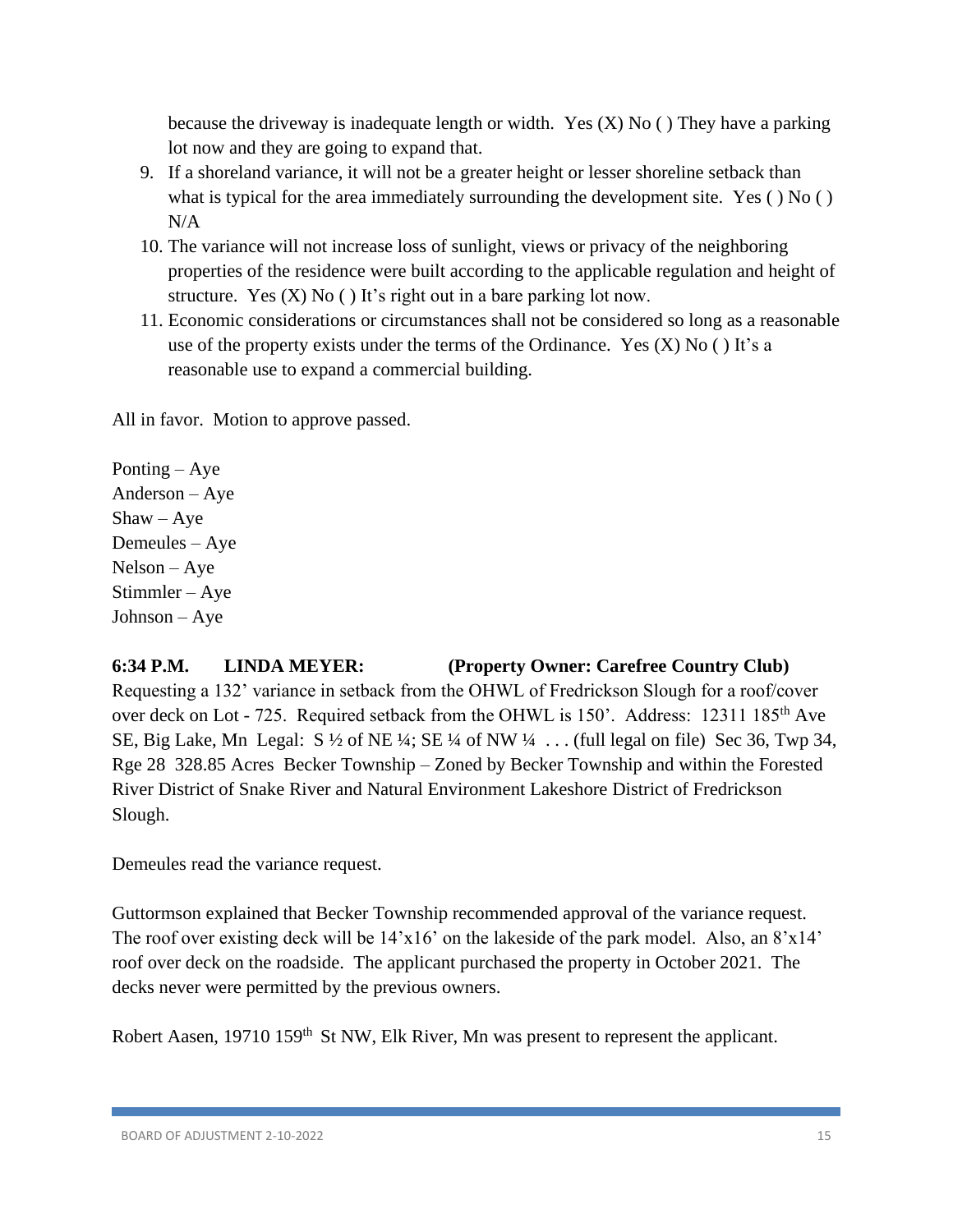Mr. Aasen said the applicant has been diagnosed with melanoma cancer and that's the main reason she wants the roof over the deck.

Demeules asked staff how it was going to be handled since there was no permit for the decks originally.

Waytashek said that Becker Township does their own zoning. The County does do the shoreland and wetland permits for Becker. They may have been built during the time Becker has taken over the zoning – no one knows that for sure.

Johnson thought the deck should be inspected for appropriate footings since a roof is being added.

Mr. Aasen said there are no footings in Carefree Country Club, and everything is free standing not attached. There are no footings to inspect.

Guttormson said the building permit will be issued through Becker Township.

Mr. Aasen said he didn't think a permit was required for the decks originally because they are not attached to the structure, and they are free standing.

Waytashek said she thinks a permit would have been required because the property is within the shoreland district and was not meeting setbacks.

Mr. Aasen said the existing railings will be coming off the decks and there will be 6'x6' posts that will go in an area cut out of this existing deck. A new railing will then be put on the deck.

Demeules asked if anyone in the audience had any comments or questions. No one did. Nelson motioned and Ponting seconded the motion to close the public hearing.

Ponting – Aye Anderson – Aye  $Shaw - Aye$ Demeules – Aye Nelson – Aye Stimmler – Aye Johnson – Aye

Nelson motioned and Ponting seconded the motion to approve the 132' variance in setback from the OHWL of Fredrickson Slough for a roof/cover over deck on Lot – 725 with the following conditions and "Findings of Fact":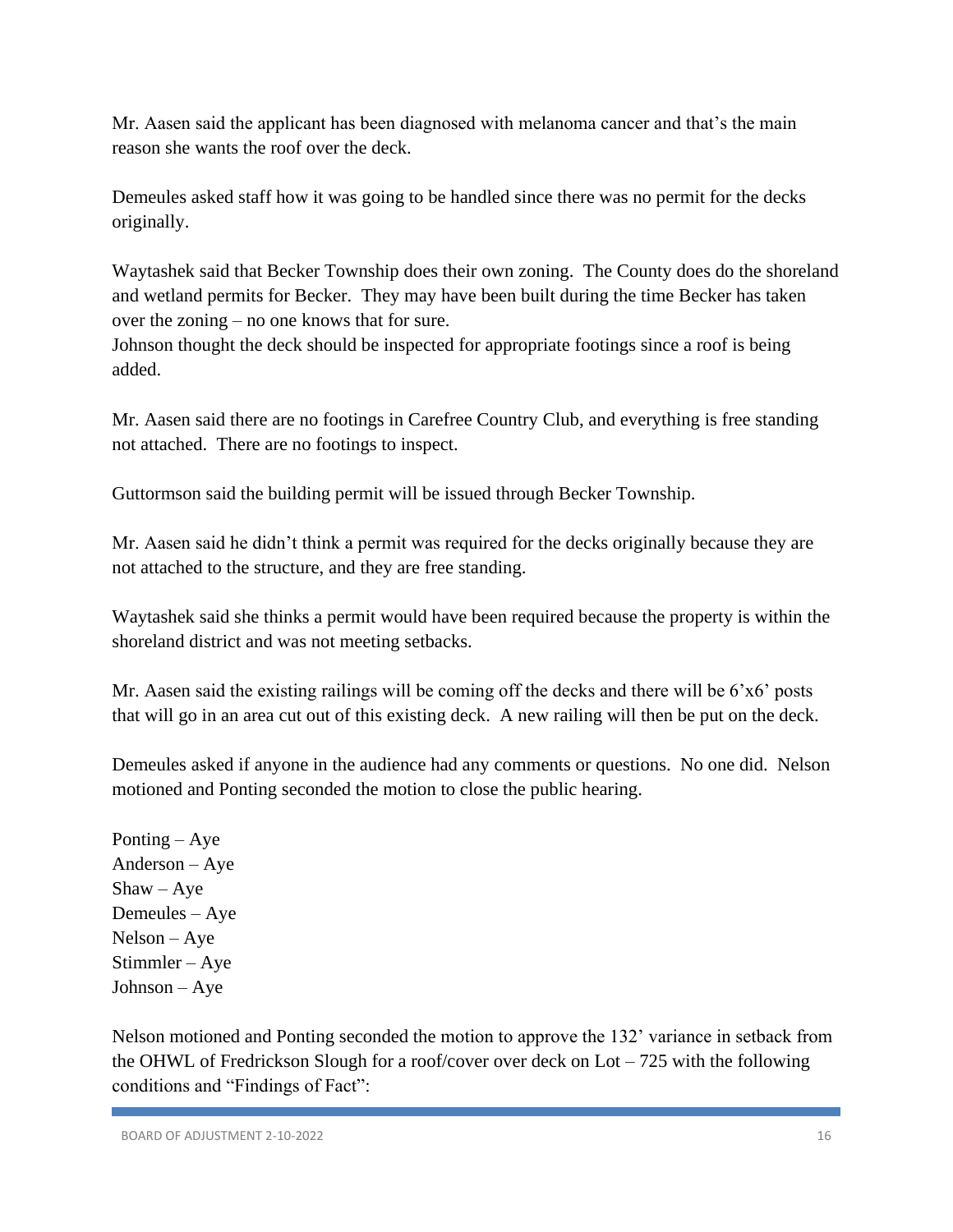#### **Conditions:**

- 1. Prior to construction, a land use permit must be obtained from the County.
- 2. Prior to construction, a building permit must be obtained from Becker Township.
- 3. The variance is only valid if acted upon by the applicant within one (1) year of approval.

- 1. Granting the variance will not be in conflict with the comprehensive plan. Yes  $(X)$  No  $( )$ This is a park and every lot is one like the other.
- 2. Exceptional or extraordinary circumstances apply to the property which do not apply generally to other properties in the same district, and result from lot size or shape, topography, or other circumstances over which the owners of property since enactment of the relevant Ordinance have had no control. Yes (X) No ( ) Because of the health situation she needs a roof over the deck that's there.
- 3. The literal interpretation of the provisions of this Ordinance would deprive the applicant of rights commonly enjoyed by other properties in the same district under the terms of this Ordinance. Yes  $(X)$  No  $( )$  It's a recreational area and they can sit in the shade.
- 4. The exceptional or extraordinary circumstances do not result from the actions of the current or previous owner(s) under the current Ordinance or State Law. Yes (X) No ( ) She wants to cover the deck to stay out of the sun.
- 5. The variance requested is the minimum variance which would alleviate the practical difficulty. Yes  $(X)$  No  $( )$  It's not expanding the impervious surface areas any bigger than what's there.
- 6. The variance, if granted, will not alter the essential character of the locality and there would be no significant effect on the surrounding properties. Yes (X) No ( ) There's many places like that in the area.
- 7. Adequate sewage treatment systems can be provided if the variance is granted. Yes (X) No ( ) It's a central system.
- 8. Granting the variance will not result in the parking or loading of vehicles on public streets in such a manner as to interfere with the free flow of traffic of the streets because the driveway is inadequate length or width. Yes  $(X)$  No () They should have enough room to park and deliver vehicles.
- 9. If a shoreland, it will not be a greater height or lesser shoreline setback than what is typical for the area immediately surrounding the development site. Yes  $(X)$  No  $( )$ According to the drawing it will be lower than the original trailer.
- 10. The variance will not increase loss of sunlight, views or privacy of the neighboring properties of the residence were built according to the applicable regulation and height of structure. Yes  $(X)$  No  $( )$  It's a fairly low building in height.